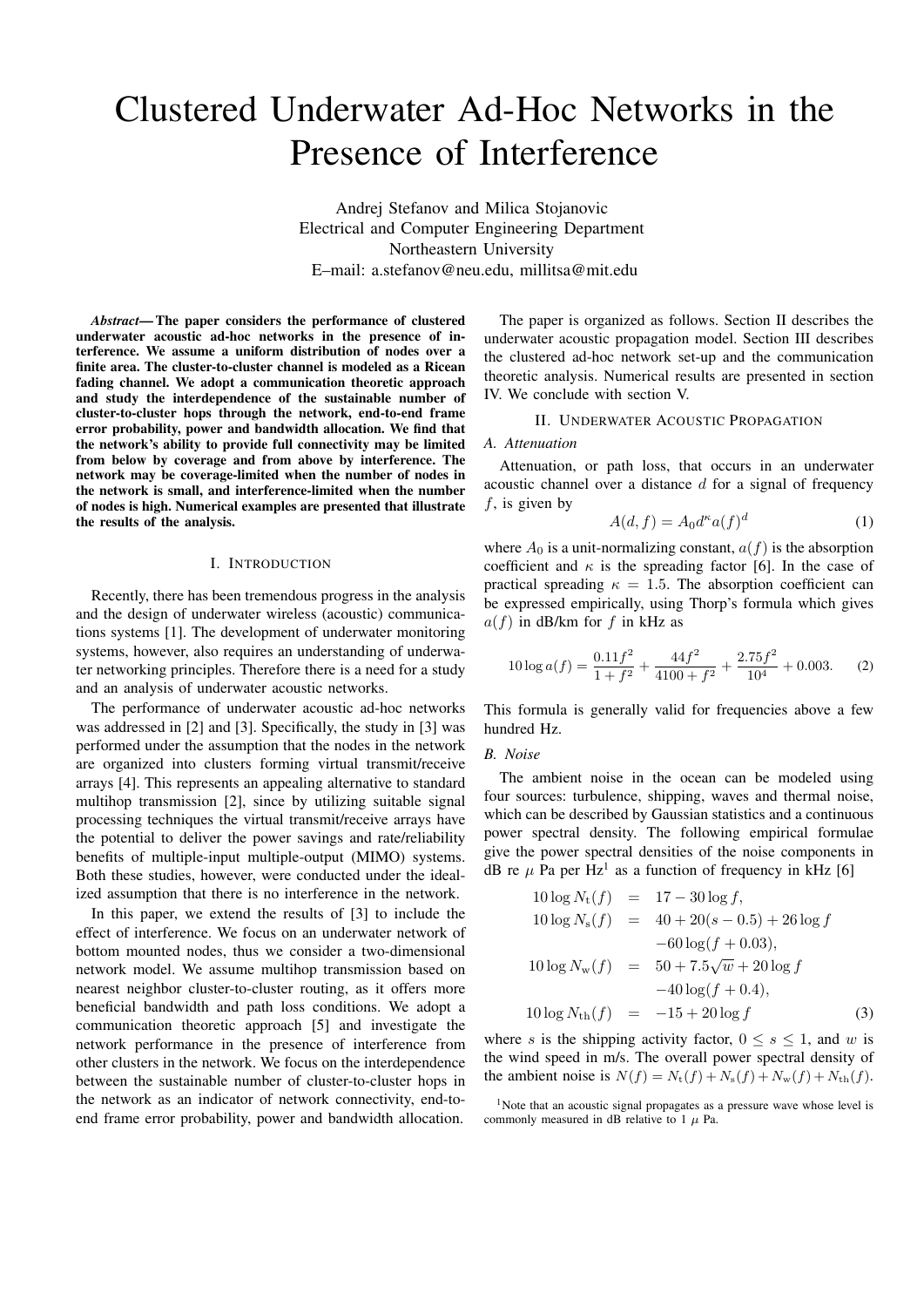

Fig. 1. Uniform network coverage.

## *A. Network Topology*

We consider a network of bottom mounted nodes. Therefore, we focus on a two dimensional network that provides coverage over a certain area. We assume that the area of the network is a circle and consider a uniform distribution of nodes in the network as depicted in Figure 1. Given the total number of nodes in the network, *N*, and the area of the network, *A*, the density of the network is  $\rho_s = \frac{N}{4}$  $\frac{N}{A}$ . The distance between nodes is  $d = \frac{c}{\sqrt{\rho_s}}$ , where *c* is a constant that depends on the node placement (grid pattern). Without loss of generality we assume that  $c = 1$ .

We assume that groups of  $N_c$  nodes are organized into clusters. We define the distance between clusters as the distance between the centers of the clusters

$$
d_c \approx d\sqrt{N_c} \approx \sqrt{\frac{N_c}{\rho_s}}.\tag{4}
$$

We assume cluster-to-cluster multihop routes along nearest neighbor clusters, as depicted in Figure 2. Clustering is an energy saving strategy, hence it may be attractive for networks with battery powered nodes. As the longest multihop route in the network is along the diameter of the network,  $D = 2\sqrt{\frac{\mathcal{A}}{\pi}}$ , the maximum number of cluster-to-cluster hops is

$$
n_h^{\text{max}} = \frac{D}{d_c} = \frac{2}{\sqrt{\pi}} \sqrt{\frac{N}{N_c}}.
$$
 (5)

Let the average number of cluster-to-cluster hops for a multihop route be denoted as  $\overline{n}_h$ . Then, as long as the probability distribution for the number of hops is symmetric, that is, as long as very long and very short routes are much less likely than routes with an average number of cluster-to-cluster hops, we have [5]

$$
\overline{n}_h = \frac{n_h^{\text{max}}}{2} = \frac{1}{\sqrt{\pi}} \sqrt{\frac{N}{N_c}}.
$$
 (6)



Fig. 2. Cluster-to-cluster transmission with  $N_c = 3$  nodes per cluster.

### *B. Interference Model*

In order to illustrate the interference model, we focus on a single transmission from a source cluster to a destination cluster, as depicted in Figure 3. We impose a protocol constraint: no clusters that are at the same distance from the destination cluster as the source cluster are allowed to transmit in the same time slot and in the same frequency band as the source during the source cluster's transmission.



Fig. 3. Interfering clusters in the network.

The remaining clusters that may interfere with the source cluster's transmission are organized in tiers. As we assume hexagonal topology, there will be at most 12 interfering clusters in tier 1, and 18 interfering clusters in tier 2, as illustrated in Figure 3. A scenario where all the other clusters in the network transmit at the same time would be unrealistic, as we also need to consider that some clusters will be receiving. Assuming that all clusters transmit at some constant power spectral density (p.s.d.) *S*, the interference from the clusters in the first and in the second tier is

$$
I(f) \approx \frac{c_1 S}{A(2d_c, f)} + \frac{c_2 S}{A(3d_c, f)}\tag{7}
$$

where  $c_1 \leq 12$  and  $c_2 \leq 18$  are constants indicating the number of interfering clusters in tier 1 and tier 2, respectively. In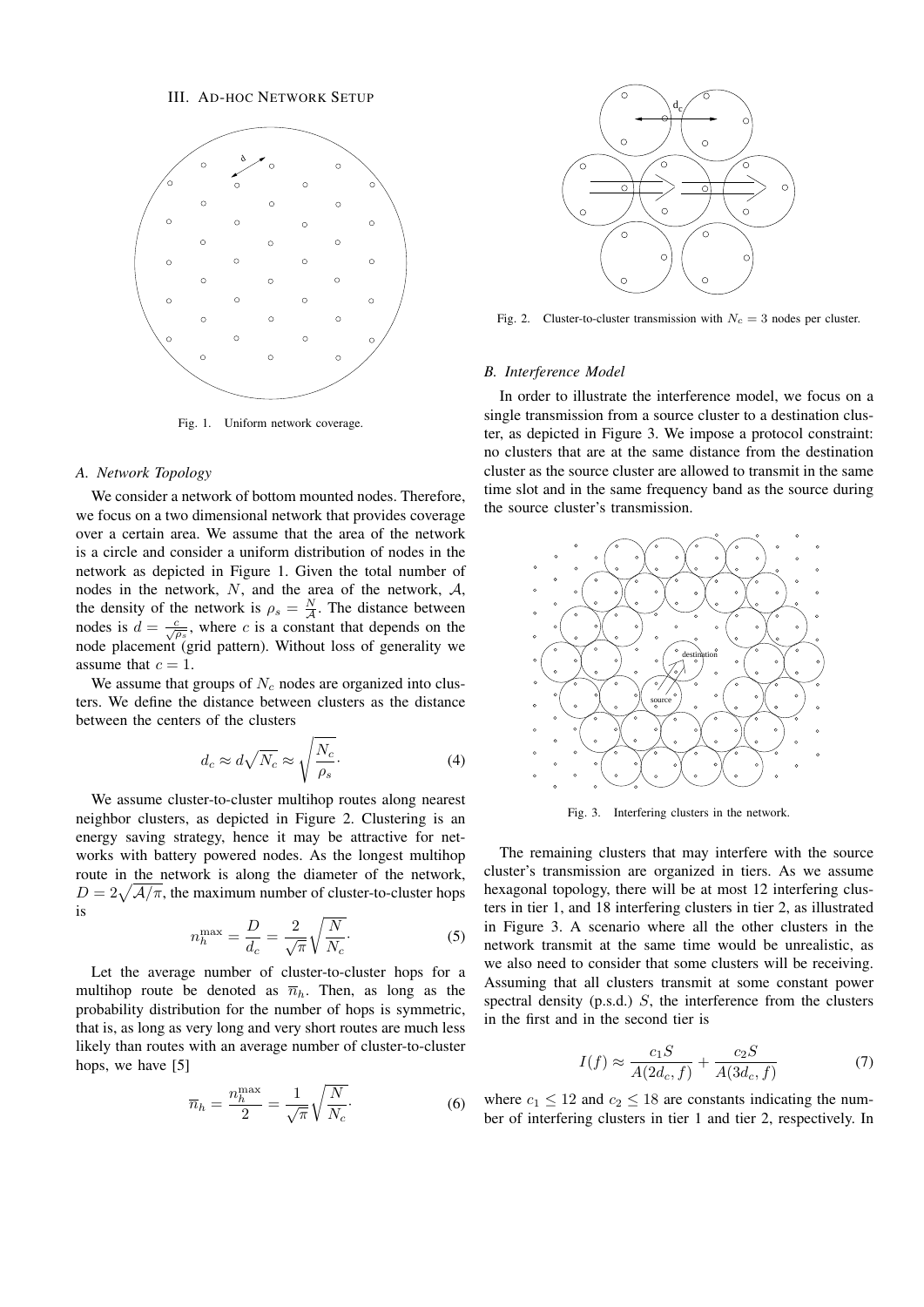particular, we let  $c_1 = c_2 = 6$ . As there are multiple interfering clusters in the network, we assume that the interference is Gaussian with a p.s.d. given by Eq. (7).

Using the attenuation  $A(d, f)$ , the noise p.s.d.  $N(f)$  and the interference p.s.d.  $I(f)$ , we can evaluate the signal to interference plus noise ratio (SINR) observed over a distance *dc*. The SINR is shown in Figure 4. We observe that there is a preferred operating frequency,  $f_o(d_c)$ , which depends on the distance,  $d_c$ , where  $[A(d_c, f)(N(f) + I(f))]^{-1}$  is maximized. Figure 5 presents this preferred operating frequency,  $f_o(d_c)$ , as a function of the distance, given a transmit p.s.d. level of  $S = 110$  dB re  $\mu$  Pa per Hz for f in kHz. We note that the preferred operating frequency is higher when there is interference.



Fig. 4. The signal to noise plus interference ratio for various distances *d*. The transmit power spectral density is  $S = 110$  dB re  $\mu$  Pa per Hz. The spreading factor is  $\kappa = 1.5$ .



Fig. 5. Operating frequency  $f_o(d_c)$ . The transmit power spectral density is  $S = 110$  dB re  $\mu$  Pa per Hz. The spreading factor is  $\kappa = 1.5$ .

We assume a simple distributed space-time block code with a decode and forward relaying strategy. The end-to-end frame error probability (FEP) for a multihop route with  $n_h$  clusterto-cluster hops,  $p_{\text{route}}$ , is given by

$$
p_{\text{route}} = 1 - (1 - p_b)^{L n_h} \tag{8}
$$

where  $p_b$  denotes the bit error probability of a single clusterto-cluster link and *L* denotes the frame size in bits.

We consider the quality-of-service for the network in terms of the maximum allowed end-to-end route FEP, i.e., we require that  $p_{\text{route}} \leq p_{\text{route}}^{\text{max}}$ . Let the number of cluster-to-cluster hops that can be sustained by the network, i.e., the number of cluster-to-cluster hops that can satisfy the maximum end-toend route FEP, be denoted by  $n_{\rm sh}$ . From Eq. (8), it follows that  $n_{\rm sh}$  can be calculated as<sup>2</sup>

$$
n_{\rm sh} = \frac{1}{L} \frac{\log(1 - p_{\rm route}^{\rm max})}{\log(1 - p_b)} \approx \frac{1}{L} \frac{p_{\rm route}^{\rm max}}{p_b}.
$$
 (9)

Under the assumption of a Ricean fading model for the cluster-to-cluster channel [7], and assuming that perfect channel state information is available at the receiver, the bit error probability can be approximated as [8]

$$
p_b \lesssim \left(\frac{1+\mathcal{K}}{1+\mathcal{K}+\gamma(d_c,f)}\right)^{tr} \exp\left(-\frac{tr\mathcal{K}\gamma(d_c,f)}{1+\mathcal{K}+\gamma(d_c,f)}\right) \quad (10)
$$

where  $K$  denotes the Ricean fading factor assumed to be the same for all node-to-node sub-channels, *t* denotes the transmit diversity gain, *r* denotes the receive diversity gain and *γ* denotes the SINR. Note that  $1 \leq t, r \leq N_c$ . We assume that the attenuation, noise and interference are constant over the entire bandwidth, so that the SINR can be calculated as

$$
\gamma(d_c, f) = \frac{S}{A(d_c, f)(N(f) + I(f))}.\tag{11}
$$

The frequency-nonselective assumption is a suitable approximation for systems with narrow bandwidth. It can also be extended to wideband multi-carrier systems, such as OFDM [9]. In that case, the operating frequency,  $f_o(d_c)$ , would describe the performance on one of the carriers. The performance on the other carriers would correspond to the frequency  $f_o(d_c)$ shifted by multiples of subcarrier separation ∆*f*.

### IV. NUMERICAL RESULTS

We present numerical examples that examine the relationships between the sustainable number of cluster-to-cluster hops, end-to-end FEP, signal power and bandwidth. We assume Ricean fading for each cluster-to-cluster channel with  $K = 10$  for all node-to-node sub-channels. We assume a circular network of area  $A = 1000 \text{ km}^2$ . We assume the attenuation model given in Eq. (1) and neglect any fixed losses. Inclusion of additional frequency-independent losses, and adjustment of the background noise level to suit a particular environement and provide the necessary SINR margins, will scale the results in absolute value, but will not alter the general behavior. The frame size is  $L = 1000$  bits. The spreading factor is  $\kappa = 1.5$ , the shipping activity factor is  $s = 0.5$ , and the wind speed is  $w = 0$  m/s.

Figure 6 presents the sustainable number of clusterto-cluster hops for a maximum allowed end-to-end FEP

<sup>2</sup>Note that while the analysis does not consider it explicitly, in practice  $\{n_{\mathrm{sh}}, n_{h}^{\mathrm{max}}\} \in \mathbb{N}.$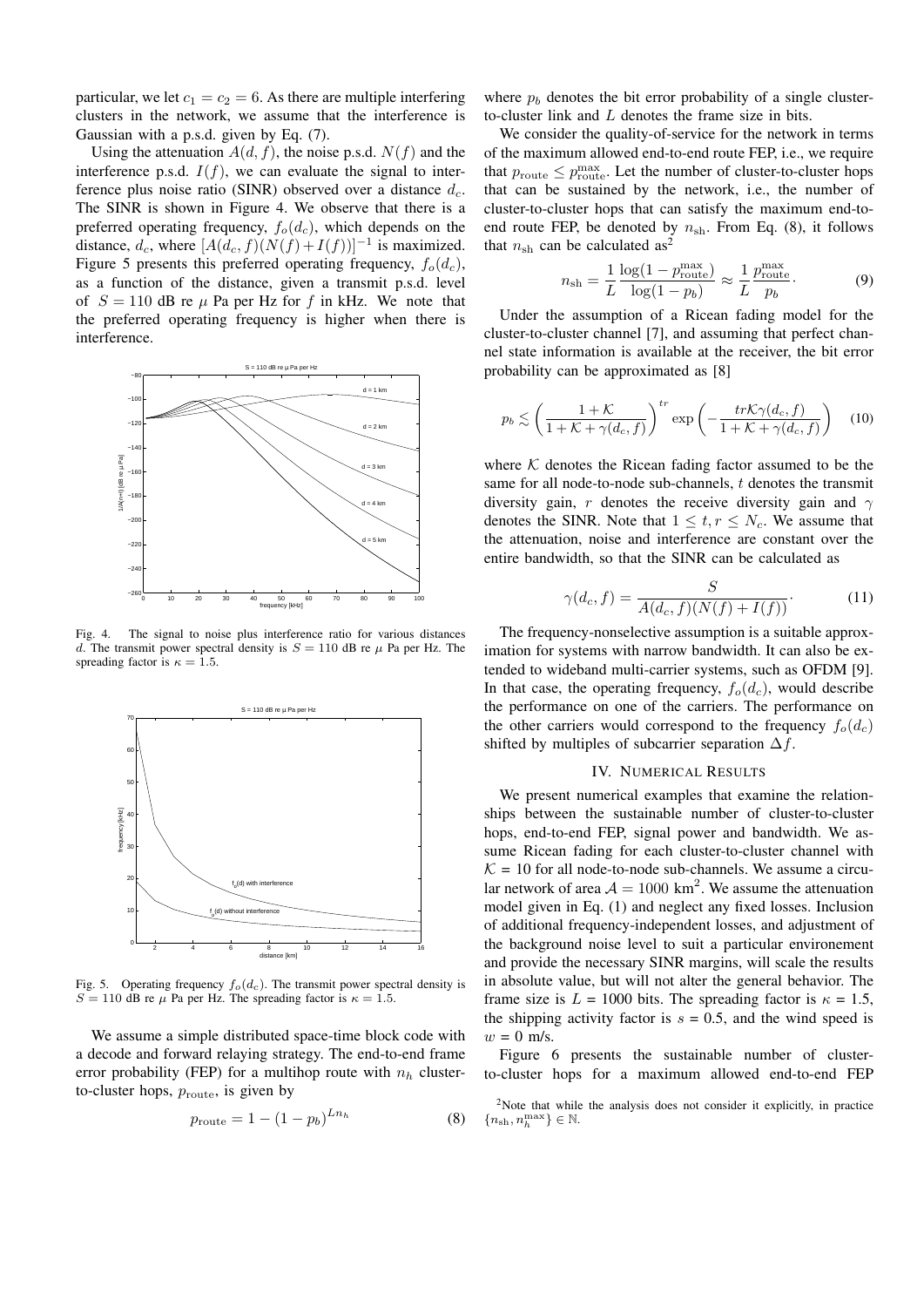of  $10^{-3}$ , the bandwidth  $B = 4$  kHz and the transmit power  $P = 108$  dB re  $\mu$  Pa, where  $P = SB$ . The cluster size is  $N_c = 3$ . We assume that  $t = 3$  and  $r = 1$ , that is, the nodes in the transmit cluster collaborate to form a distributed spacetime code, but a single node acts as a receiver in the receiving cluster. The nodes are able to adjust their powers, so that the sustainable number of hops through the network never exceeds the maximum number of cluster-to-cluster hops given in Eq. (5). The average number of cluster-to-cluster hops given by Eq. (6) is also presented. We observe that when there are fewer than  $N \leq 1600$  nodes, the network cannot provide full connectivity. This is due to the fact that with so few nodes in the network, the nodes are too far apart to guarantee the required end-to-end FEP for the available transmit power. Hence, the network is coverage-limited. Contrary to this situation, when the number of nodes in the network is above  $N \gtrsim 7500$ , we observe that the network can no longer sustain routes with the maximum number of hops. As we increase the number of nodes, while keeping the area of the network constant, the distance between the nodes decreases and the interference becomes stronger. Hence, the sustainable number of hops begins to decrease. We note, however, that even with  $N = 10000$  nodes the network can still maintain routes with an average number of hops. Nonetheless, the network is interference-limited. When the number of nodes in the network is between these values,  $1600 \lesssim N \lesssim 7500$ , the network can provide full connectivity and meet the target end-to-end FEP.



Fig. 6. Sustainable number of cluster-to-cluster hops for a uniform network with Ricean fading. The area is  $A = 1000$  km<sup>2</sup>, the bandwidth is  $B = 4$ kHz, the transmit power is  $P = 108$  dB re  $\mu$  Pa, the cluster size is  $N_c = 3$ ,  $t = 3, r = 1.$ 

Figure 7 presents the sustainable number of cluster-tocluster hops for different values of the transmit power. The required end-to-end FEP is  $10^{-3}$ . The cluster size is  $N_c = 3$ ,  $t = 3$ ,  $r = 1$ . The bandwidth is  $B = 4$  kHz. When the power is  $P = 120$  dB re  $\mu$  Pa the network provides full connectivity for all values of  $N < 10000$ . If the power is decreased to  $P = 108$  dB re  $\mu$  Pa, the network provides full connectivity when the number of nodes in the network is between  $1600 \leq N \leq 7500$ . When the power is further decreased to  $P = 105$  dB re  $\mu$  Pa, we observe that the network cannot support the average number of cluster-to-cluster hops for any number of nodes.



Fig. 7. Sustainable number of cluster-to-cluster hops for a uniform network with Ricean fading for various powers. The area is  $A = 1000 \text{ km}^2$ , the bandwidth is  $B = 4$  kHz, the cluster size is  $N_c = 3$ ,  $t = 3$ ,  $r = 1$ .

Figure 8 depicts the sustainable number of cluster-to-cluster hops for different values of the bandwidth. The end-to-end FEP is  $10^{-3}$ . The power is  $P = 108$  dB re  $\mu$  Pa. The cluster size is  $N_c = 3$ ,  $t = 3$ ,  $r = 1$ . We observe that the network behavior changes as we vary the bandwidth. When the bandwidth is  $B = 1$  kHz the network provides full connectivity when the number of nodes is between  $250 \leq N < 10000$ . When the bandwidth is increased to  $B = 4$  kHz, the network becomes interference-limited when the number of nodes is  $N \ge 7500$ and coverage-limited when the number of nodes is  $N \leq 1600$ . Note that this behavior is not inherent to the channel, but is rather a consequence of the fact that we have used the same signal power in both cases. In other words, while the signal power remains the same, the noise power increases with the increased bandwidth causing an overall degradation in the system performance.

The sensitivity of the sustainable number of cluster-tocluster hops to the carrier frequency is addressed in Figure 9. The end-to-end FEP is  $10^{-3}$ , the bandwidth is  $B = 4$  kHz and the transmit power is  $P = 108$  dB re  $\mu$  Pa. The cluster size is  $N_c = 3$ ,  $t = 3$ ,  $r = 1$ . We observe that when  $f_o$ is chosen as the operating frequency, the network becomes coverage-limited when the number of nodes is  $N \lesssim 1600$ , and interference-limited when the number of nodes is  $N \gtrsim 7500$ . If the carrier frequency is  $f<sub>o</sub> \pm 5$  kHz, we observe that the network becomes coverage-limited when the number of nodes in the network is  $N \leq 3600$ , and interference-limited when the number of nodes in the network is  $N \gtrsim 6300$ . The network behaves in this way because a deviation from the preferred operating frequency *f<sup>o</sup>* causes the SINR to decrease, as depicted in Figure 4, and consequently, the sustainable number of hops decreases as well. Hence, in order to ensure the widest range of supported node densities, it is necessary to choose the operating frequency that maximizes the SINR.